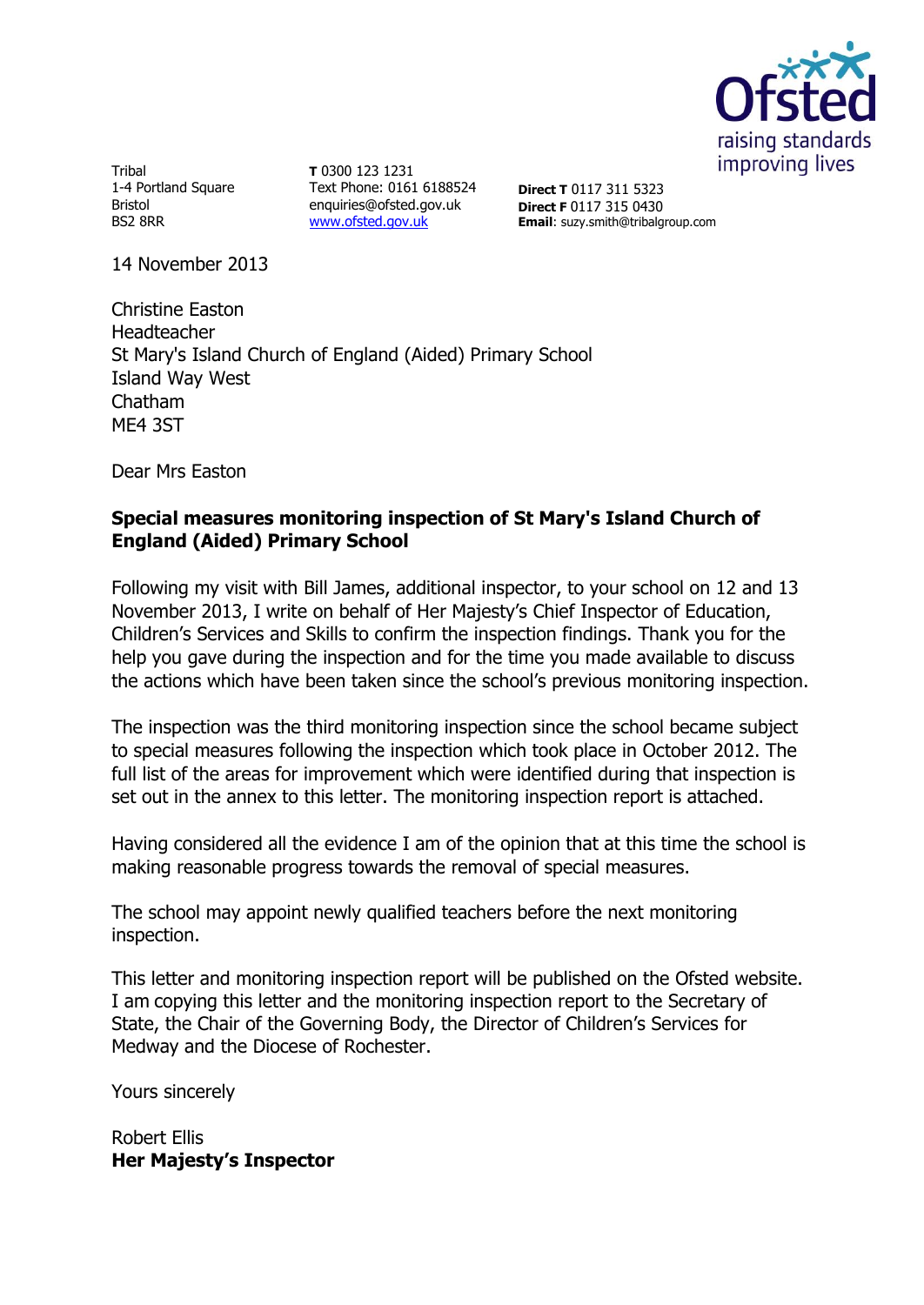

# **Annex**

## **The areas for improvement identified during the inspection which took place in October 2012**

- Eradicate inadequate teaching and significantly increase the proportion of good or better teaching by ensuring that:
	- teachers' subject knowledge is good and that training is provided for teachers and teaching assistants to keep them up-to-date, particularly in the teaching of reading, writing and mathematics
	- teachers plan lessons that are tailored to meet the different needs and abilities of all pupils
	- teachers keep a close check on the progress of all pupils in lessons, ensuring that they deal with any misunderstanding quickly
	- marking and feedback to pupils are accurate, provide clear guidance about how to improve and identify the next steps in pupils' learning
	- time is provided for pupils to correct their work
	- lessons actively engage and interest all pupils
	- teaching assistants are deployed so that they support the learning of all pupils.
- **IMPROVE THE ACHIEVEMENT OF ALL PUPILS, ENSURIES META THE MOVE THAT IS EXAMPLE THE INCOCOLLET THE ISL** higher levels in writing and mathematics at the end of Key Stage 1, and that pupils make at least expected progress in English and mathematics by the end of Key Stage 2, by:
	- agreeing a systematic approach to the teaching of reading and writing, including the use of synthetic phonics (letters and sounds) and monitoring its impact on pupils' spelling
	- making sure teachers use the outcomes of assessments to set challenging and achievable targets for all pupils
	- providing more opportunities for pupils to use and apply their  $\frac{1}{2}$ mathematical skills and knowledge.
- Improve the ability of leaders and the governing body to sustain improvement by ensuring that:
	- provision for pupils, and particularly the quality of teaching, is rigorously monitored and robustly evaluated against the Teachers' Standards and through appraisal and performance management, so that teachers are held to account for pupils' achievement
	- regular and robust analysis of information about pupils' achievement is undertaken to find out how well all groups are making progress, and that plans for improvement are adapted accordingly
	- there is a sharply focused approach to improving teaching and learning through a programme of effective training and the sharing of good practice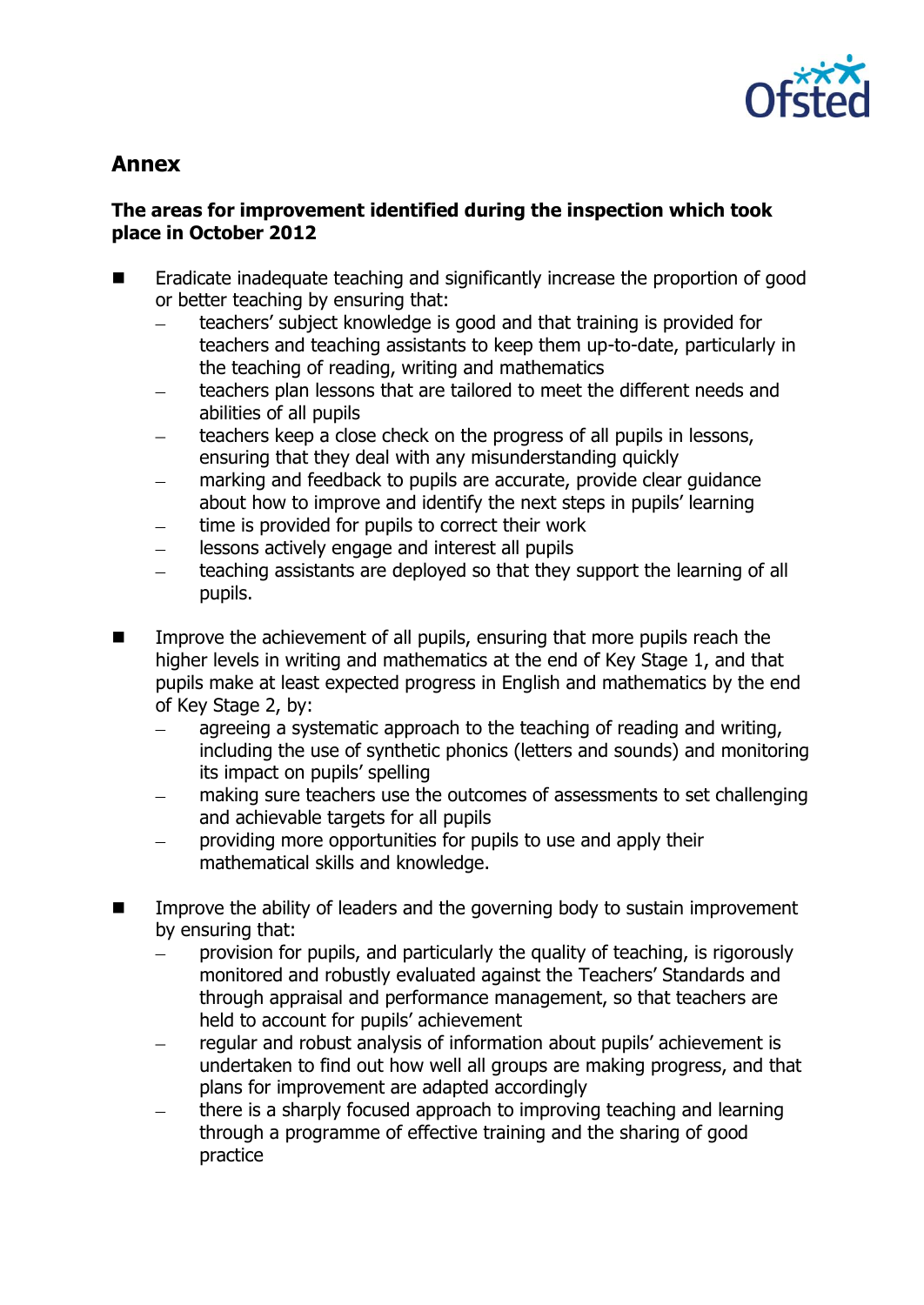

- the newly appointed middle leaders have the knowledge and skills to lead  $\equiv$ and manage their areas effectively, and are given the responsibility and time to do so
- improvement plans include clear and specific indicators so that success  $\overline{\phantom{m}}$ can be easily measured.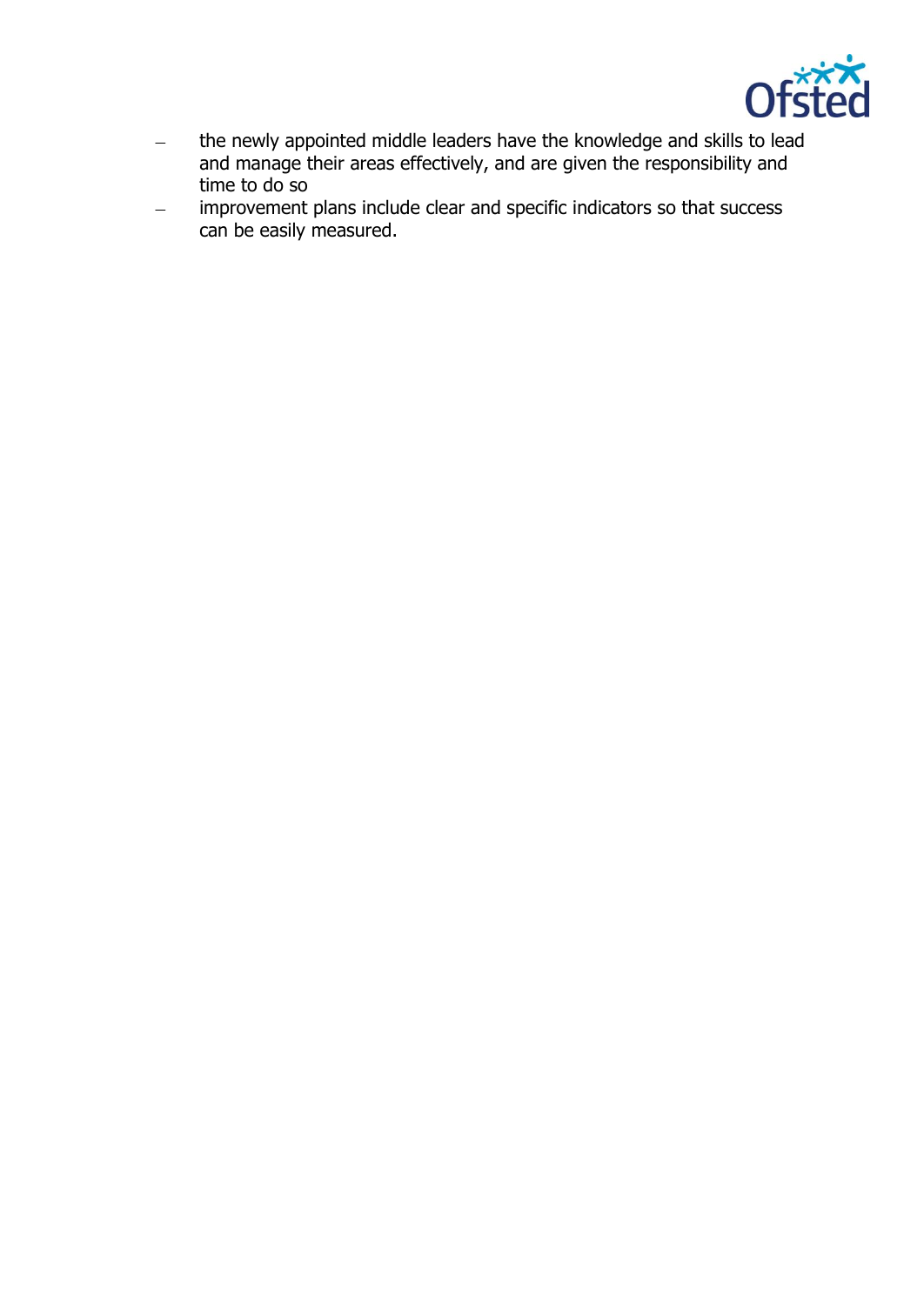

# **Report on the third monitoring inspection on 12 and 13 November 2013**

#### **Evidence**

The inspectors observed the school's work, scrutinised documents and examples of pupils' work, and observed 16 lessons and two small-group support activities, including four joint observations conducted with either the headteacher or deputy headteacher. Discussions were held with the headteacher, a group of teachers, the special educational needs coordinator, a representative from the local authority, and the Chair of the Governing Body and four other governors. Informal conversations were held with pupils to discuss their work.

## **Context**

Since the previous visit in May 2013, four new teachers have been appointed and three teachers have left the school. A deputy headteacher has also been appointed.

## **Achievement of pupils at the school**

Close scrutiny of pupils' work and analysis of the school's assessment information show that progress has continued to accelerate. Evidence of rapid progress can be seen in English and more pupils are on track to achieve the higher levels in this subject. Despite overall improvement in English, there remain weaknesses in writing, particularly in the middle part of the school. Staff are working hard to promote improvements in writing and senior leaders recognise that this remains a priority. Progress is evident in mathematics, but it has not been so rapid and the rates of progress across classes are more uneven. Disabled pupils and those who have special educational needs make good progress, and outcomes for these pupils are generally higher than that of similar groups nationally. The achievement gaps between most of the different groups of pupils have closed. However, the exception is the gap between boys and girls, which remains too wide and is not closing fast enough. Pupils' responses in lessons show their increasing confidence and improved attitudes to learning.

#### **The quality of teaching**

Teaching has continued to improve. There has been a strong focus on improving marking and the quality of feedback that pupils receive. Most pupils receive helpful feedback from teachers and planned time in lessons to review and improve their work. In the increasing proportion of good or better lessons, teachers involve pupils in making decisions about their own progress and identifying what they need to do to make the next steps in their learning. The progress that pupils make is reviewed regularly and teachers are making accurate judgements about the levels that pupils are working at. Most use this information to plan interesting and engaging lessons that are pitched at the right level to enable good learning. Teaching assistants are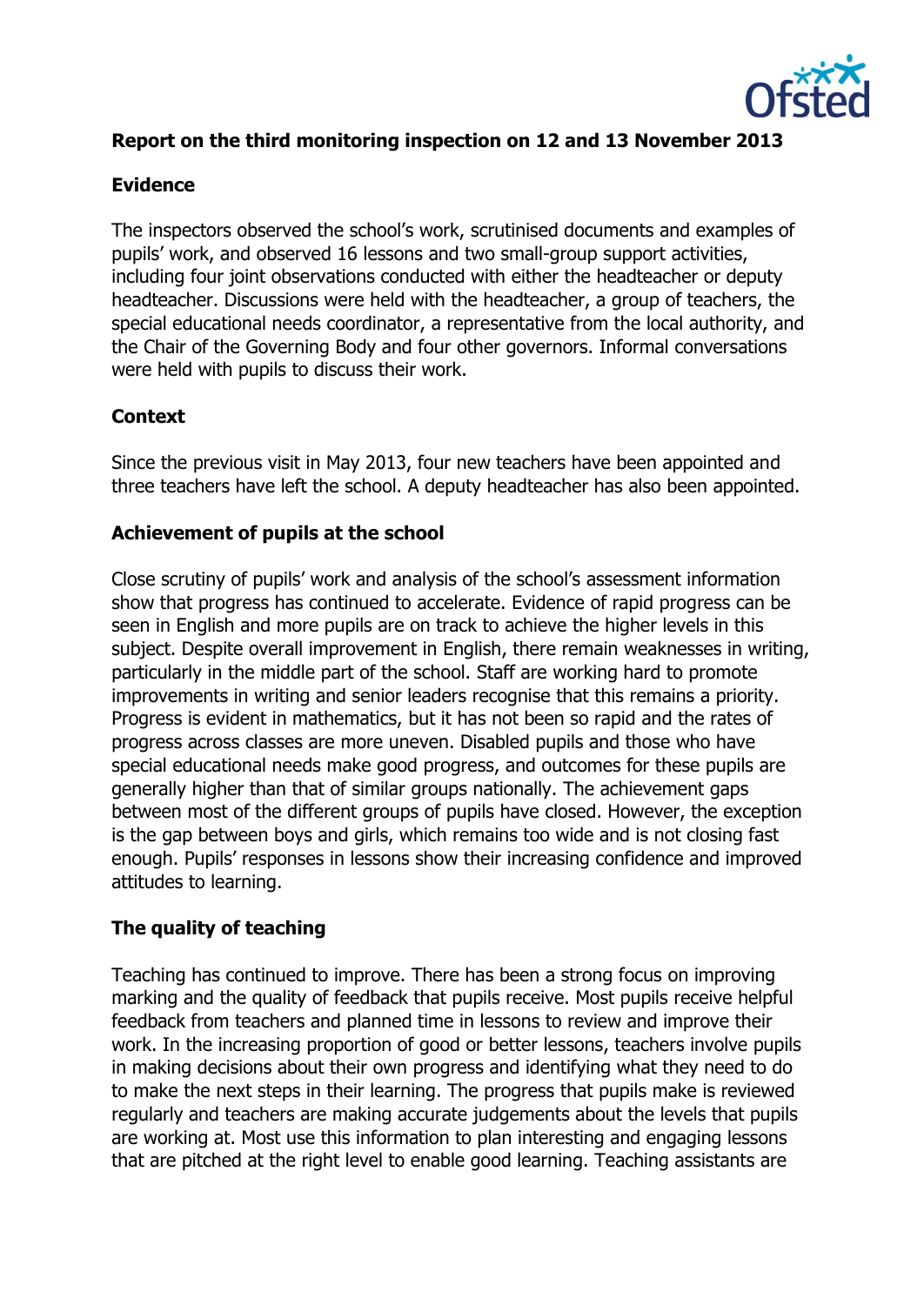

deployed more effectively and they work closely with class teachers to plan and deliver lessons that use their time effectively. In some lessons, pupils have good opportunities to use and apply the mathematics they have learned, but activities are sometimes uninspiring and not based on realistic practical problems that pupils might encounter. In the few weaker lessons, teachers do not plan tasks and activities that meet the needs of the different groups of pupils well enough and the most able are not challenged sufficiently. In these lessons, strategies to engage pupils are not effective and teachers do not check for misconceptions and signs of a lack of progress often enough.

# **Behaviour and safety of pupils**

Behaviour continues to be good. Attendance is above average and has improved further since the previous visit. Most pupils have appropriate attitudes to learning and this makes a positive contribution to their increased rates of progress. Pupils are caring and they were observed to show respect and courtesy towards others. For example, when a pupil fell over in the playground, other pupils quickly offered aid and comfort.

## **The quality of leadership in and management of the school**

Senior staff and governors monitor the work of the school closely. There is now a detailed analysis of progress against each of the areas for improvement. They can demonstrate that good progress has been made in addressing most of the areas for improvement identified by the inspection in October 2012. Teachers are challenged and supported to improve their practice and the impact can be seen in the improving profile of teaching across the school. Teachers have had opportunities to participate in useful training and have been able to share ideas and learn from each other. Staff who spoke with inspectors felt that their training needs were being met well. Joint observations of lessons conducted with the headteacher and deputy headteacher showed that these senior leaders had an accurate view of the lessons that were observed and were able to identify the particular strengths and weaknesses in the teaching that was seen. Leaders and managers are aware of what is working well and what needs further attention. Planning for improvement identifies appropriate priorities that are likely to enable the school to continue to improve rapidly. Arrangements for recruiting staff have ensured that the necessary checks have been conducted on their suitability to work with children and records are maintained diligently.

# **External support**

The local authority has continued to support the school and local authority officers contribute to the school's evaluation of the implementation of its improvement plan. Consultants have supported the improvements to the teaching of phonics (the sounds letters make) and reading and have assisted the school in introducing a new